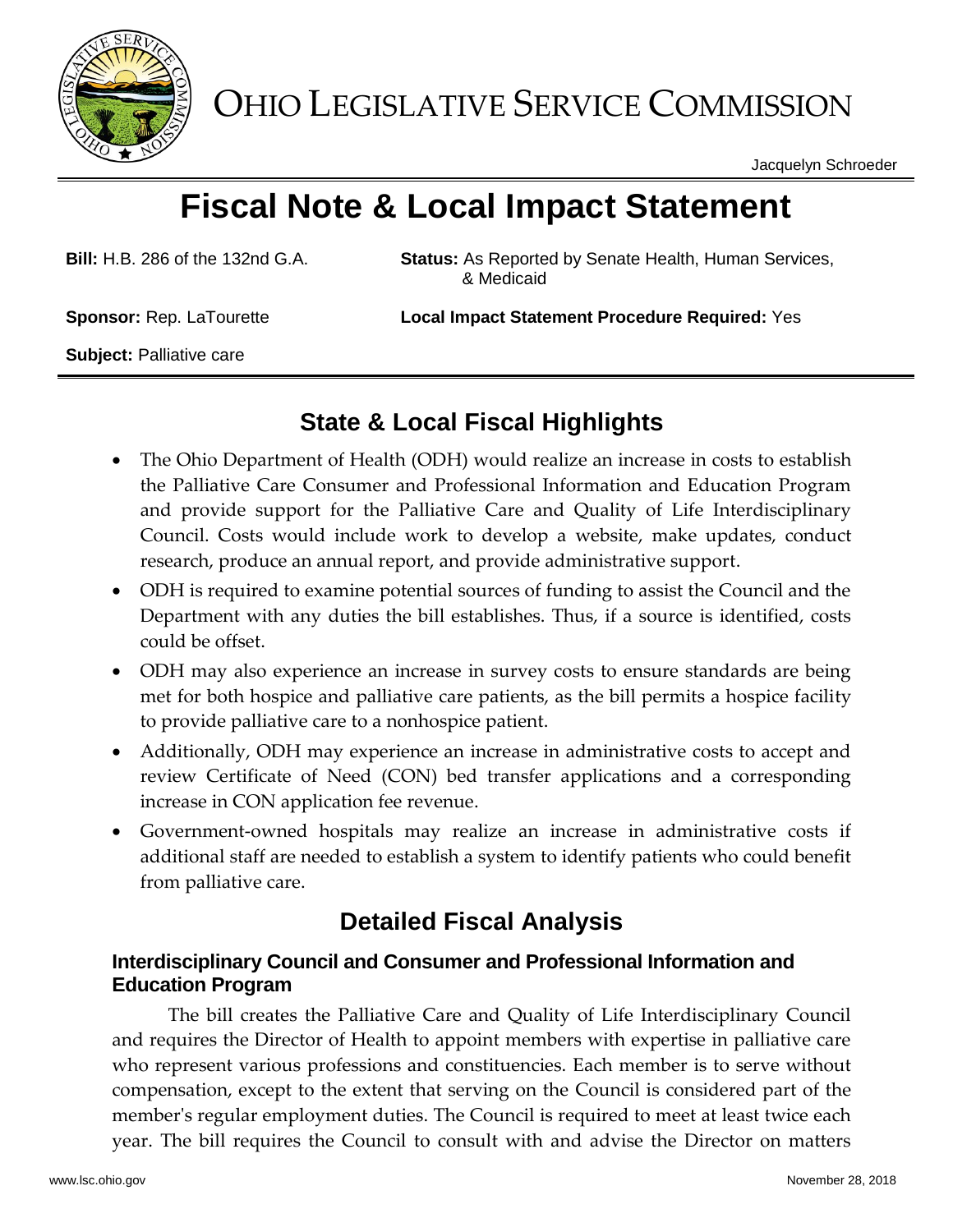related to palliative care initiatives in Ohio. In addition, the Council is required to, among other things, identify national organizations that have established standards of practice and best practice models and establish guidelines for health care facilities and providers to use in identifying patients and residents who could benefit from palliative care. The bill requires the Council to submit an annual report to the Governor, General Assembly, and several executive agencies. The Ohio Department of Health (ODH) is required to provide administrative support for the Council. At the request of the Council, ODH is required to examine potential sources of funding to assist the Council and ODH with certain duties the bill establishes.

The bill establishes the Palliative Care Consumer and Professional Information and Education Program within ODH and specifies that the program's purpose is to maximize the effectiveness of palliative care initiatives by ensuring that comprehensive and accurate information and education on palliative care is available to the public, as well as health care providers and facilities. As part of the program, ODH is required to publish information on palliative care on its website, including information on continuing education opportunities for health care professionals, information about palliative care delivery, best practices, and consumer educational materials and referral information. The bill permits ODH to develop and implement other initiatives regarding palliative care and education as it determines appropriate. ODH is required to consult with the Palliative Care and Quality of Life Interdisciplinary Council in implementing the program.

According to ODH, it would experience an increase in administrative and information technology costs. ODH states that there could be additional staff costs to: develop a website and make updates, conduct various research, help facilitate the work of the Council by summarizing member input and produce an annual report, provide administrative support to the Council, and possibly provide assistance to health care facilities required to provide palliative care information as described below. However, the bill requires ODH, at the request of the Council, to examine potential funding sources to assist ODH and the Council with duties established by the bill. If a source is identified, costs may be offset.

### **Palliative care access**

The bill requires health care facilities and providers to (1) establish a system for identifying patients or residents who could benefit from palliative care and (2) provide information on palliative care to patients and residents who could benefit from palliative care. According to the Ohio Hospital Association, some hospitals may already have a system in place to do this. Those hospitals that do not have such a system could need to hire additional staff in order to implement these measures. Administrative costs could increase for any government-owned hospital that was required to hire additional staff.

In addition to providing palliative care to hospice patients, the bill authorizes a hospice care program to provide palliative care in an inpatient facility or unit operated by the program to patients who are not hospice patients, but only if the care is provided